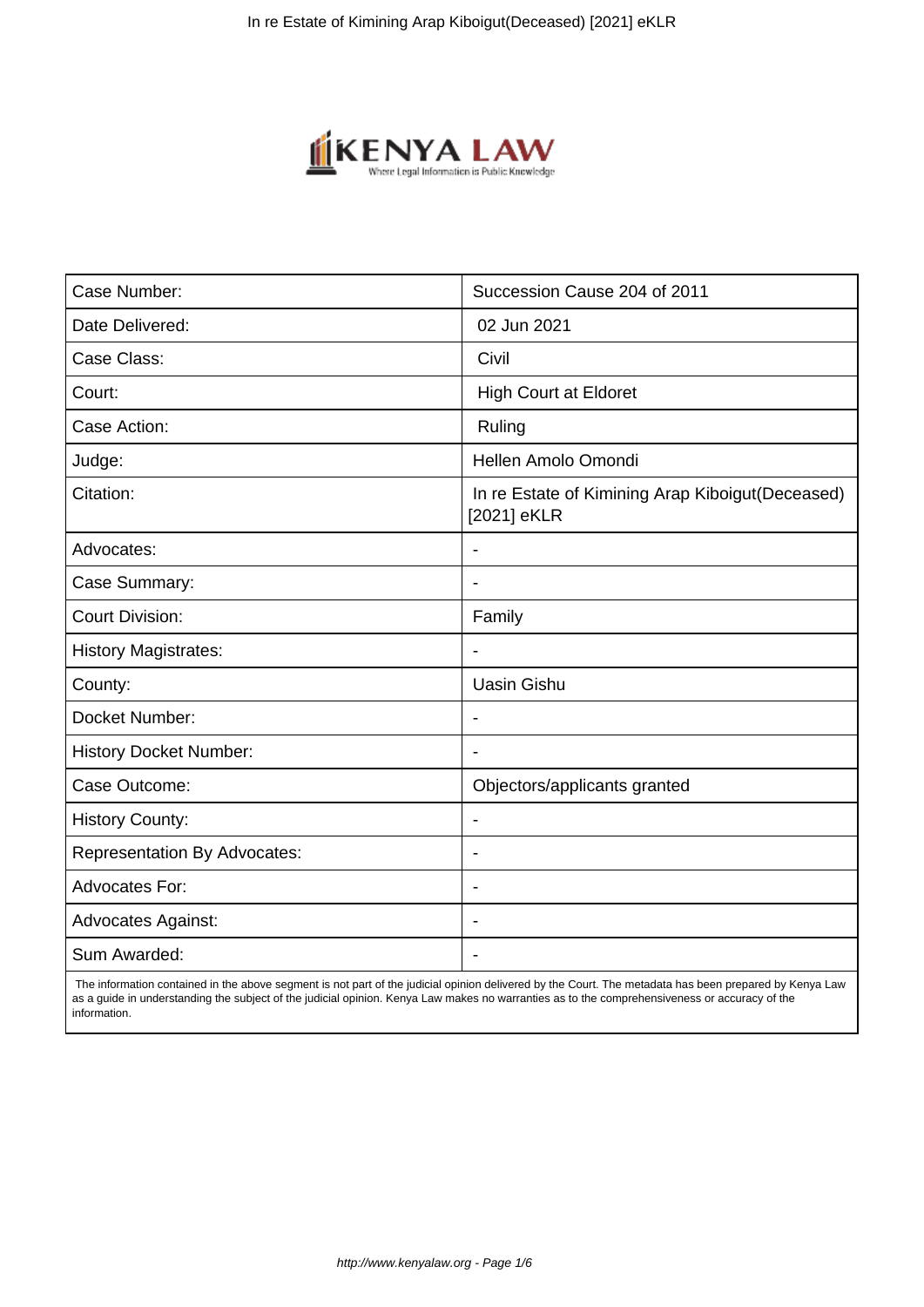## **REPUBLIC OF KENYA**

## **IN THE HIGH COURT OF KENYA**

# **AT ELDORET**

## **SUCCESSION CAUSE NO 204 OF 2011**

# **IN THE MATTER OF THE ESTATE OF KIMINING ARAP KIBOIGUT...................DECEASED**

## **BETWEEN**

| <b>AND</b> |  |
|------------|--|
|            |  |
|            |  |
|            |  |

# **RULING**

1. By a summons dated the 29th of October 2019 **CHRISTIAN WAFULA OMUSOLO the (1st applicant) and GEORGINA ARONI ORODING** (the 2nd applicant) seek revocation and/or annulment of grant pursuant to **Section 76 of the Law of Succession Act CAP 160 Laws of Kenya and Rule 44 of the Probate and Administration rules,** the applicant/objector seeks to revoke and or annul the letters of administration issued jointly to the petitioners/respondents herein on the 14<sup>th</sup> of November 2011 and confirmed on the  $25<sup>th</sup>$  of June 2012.

2. Further, the applicants/objectors pray that the court include them as dependants and or liability to the estate of the deceased and further that the grant be reconfirmed afresh with the interests of the objectors in mind.

3. The application is supported by the affidavit of **Christian Wafula Omusolo**, the 1<sup>st</sup> Applicant/Objector sworn on the 29<sup>th</sup> of October 2019 wherein he depones that the grant was obtained fraudulently by the respondents particularly that they made false statements and or concealed from courts material facts and secondly that the grant was obtained by means of an untrue allegation of fact essential in point of law to justify the issuance of a grant.

4. In particular, the objector/applicant notes that he is entitled to share of the estate of the deceased having bought from the deceased land measuring half an acre cut from deceased land namely **L.R KIMUMU SETTLEMENT SCHEME PLOT NO. 107 measuring 8 Acres** sometime on the 2<sup>nd</sup> of May 1989 upon which he took vacant possession of the land. Unfortunately, the objector/applicant depones that the deceased passed on before transferring the interests to the objector/applicant. The objector/applicant further states that he attempted to have his interest in the land transferred to him vide Eldoret ELC Case No 111 of 2013 which was dismissed by court on the  $24<sup>th</sup>$  of January 2019.

5. He therefore avers that the failure to include him as a beneficiary is likely to prejudice his interest in the land and he risks losing the said land. The objectors/petitioners have filed their statements, list of witnesses and documents dated the 23<sup>rd</sup> of December 2019 with instructions to serve the same upon petitioners.

6. From the record of proceedings that the respondents/petitioners have on numerous occasions not appeared before court nor filed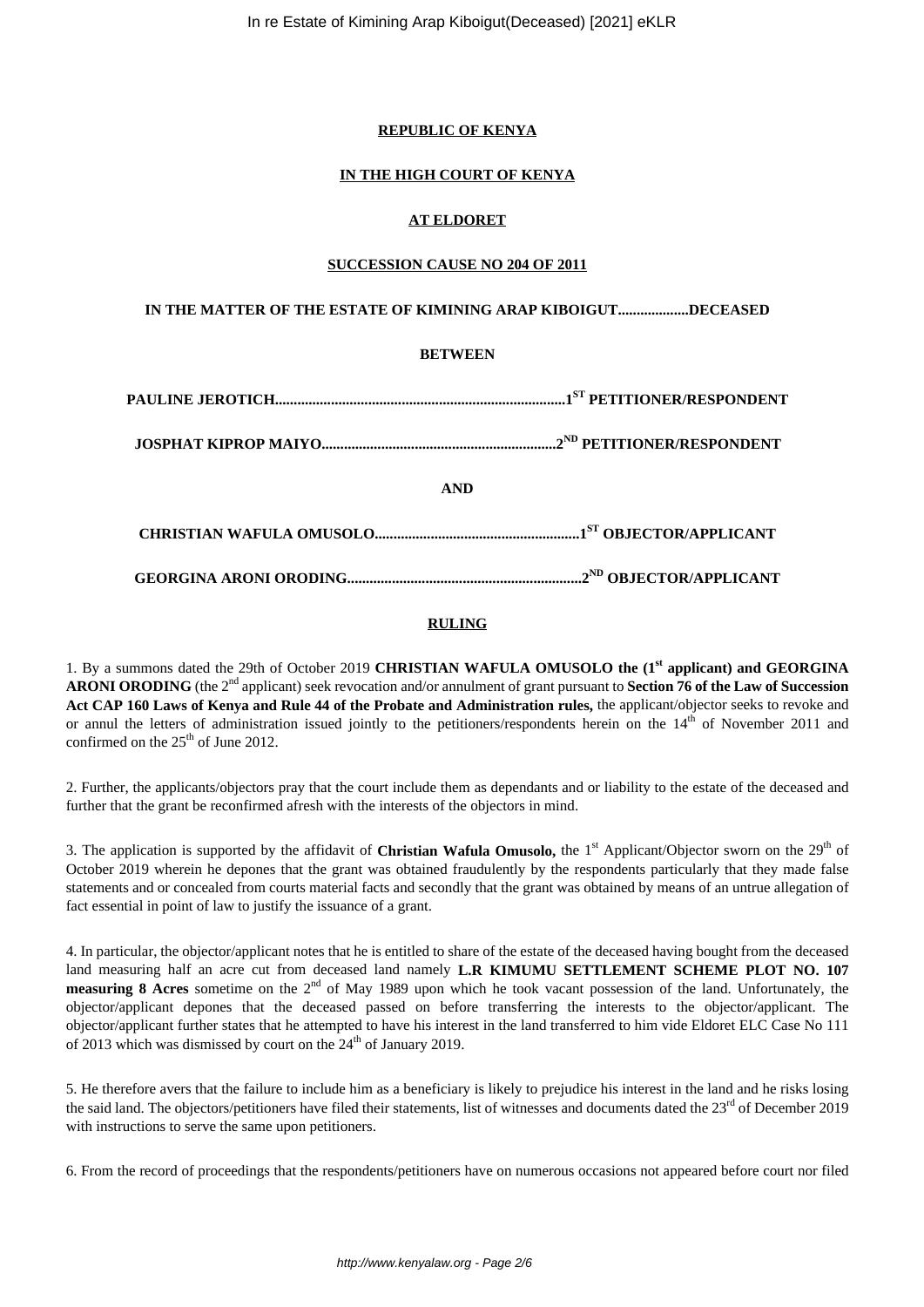their responses despite being directed to do so and or being served with papers. I note that, the respondents/petitioners did not appear before court on the  $10^{th}$  of December 2019,  $17^{th}$  of December 2019,  $8^{th}$  of March 2021 and  $19^{th}$  of April 2021 despite being served on the  $8<sup>th</sup>$  of January 2020 and further failed to appear for hearing despite being served with copies of hearing notice dated the  $8<sup>th</sup>$  of March 2021 on the 19<sup>th</sup> of March 2019. (Affidavit of service have been attached).

7. The only reasonable inference to draw is that these are deliberate efforts to frustrate and or waste the court's time which the court ought not accept.

#### **Objectors Statement**

8. The objector filed his statement on the 23<sup>rd</sup> of December 2019 wherein he reiterated the contents of the supporting affidavit. The Objector noted that he and his wife, the 2<sup>nd</sup> objector/applicant entered into a land sale agreement with the deceased wherein the deceased sold to the Objector's half an acre of his land parcel *KIMUMU SETTLEMENT SCHEME PLOT No.107* at an agreed price of Kshs.20,000 which the objectors paid in full.

9. The objector points out that the seller gave them vacant possession of the bought land and they have been in occupation of the said land since 1989 to date. They have also constructed semi-permanent structures on the portion of land that have tenants. The objectors further stated that the deceased was required to cause a smooth transfer of the land but died prior to effecting the said transfer.

10. Upon his death, the applicants claim that the petitioners filed the succession cause bit failed to include them as beneficiaries and or liability to the estate herein prompting the objection proceedings herein.

Prior to the objection proceedings, the applicants indicate that they filed a claim for adverse possession before the **E& L Court vide ELC Case No 111 of 2013** but the same was dismissed and the petitioners/respondents have filed eviction proceedings pursuant to orders made by the Environment and Land Court.

11. The Objectors/applicants therefore note that they are apprehensive that they are in imminent danger of being evicted from the suit property unless their interests and or claim to the suit land are protected herein.

## **Analysis and Determination**

12. The only issue for determination is whether the objectors/applicants have made a case for the revocation of grant issued to the petitioners/respondents. The objection is predicated on *Section 76 of the Law of Succession Act, Cap 160, Laws of Kenya* and *Rule 44 of the probate and Administration Rules*, which provides that:

#### **"76. Revocation or annulment of grant**

**A grant of representation, whether or not confirmed, may at any time be revoked or annulled if the court decides, either on application by any interested party or of its own motion—**

**(a) that the proceedings to obtain the grant were defective in substance;**

**(b) that the grant was obtained fraudulently by the making of a false statement or by the concealment from the court of something material to the case;**

**(c) that the grant was obtained by means of an untrue allegation of a fact essential in point of law to justify the grant notwithstanding that the allegation was made in ignorance or inadvertently;**

**(d) that the person to whom the grant was made has failed, after due notice and without reasonable cause either—**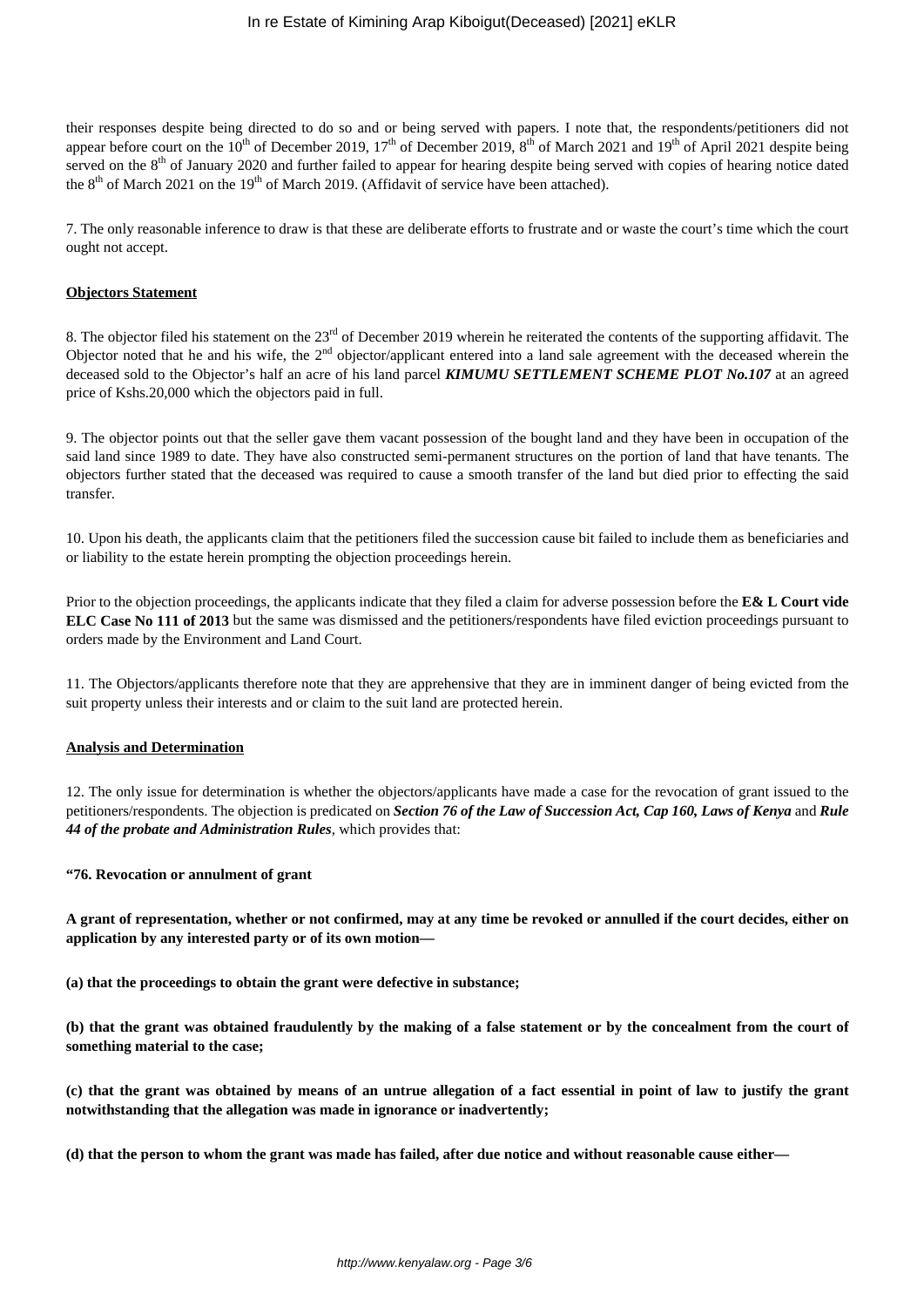**(i) to apply for confirmation of the grant within one year from the date thereof, or such longer period as the court order or allow; or**

**(ii) to proceed diligently with the administration of the estate; or**

**(iii) to produce to the court, within the time prescribed, any such inventory or account of administration as is required by the provisions of paragraphs (e) and (g) of section 83 or has produced any such inventory or account which is false in any material particular; or**

**(e) that the grant has become useless and inoperative through subsequent circumstances."**

13. On the other hand, Rule 44 provides:

### **44. Revocation or annulment of grant**

**(1) Where any person interested in the estate of the deceased seeks pursuant to the provisions of section 76 of the Act to have a grant revoked or annulled he shall, save where the court otherwise directs, apply to the High Court for such relief by summons in Form 107 and, where the grant was issued through the High Court, such application shall be made through the registry to which and in the cause in which the grant was issued or, where the grant was issued by a resident magistrate, through the High Court registry situated nearest to that resident magistrate's registry.**

**(2) There shall be filed with the summons an affidavit of the applicant in Form 14 for revocation or annulment identifying the cause and the grant and containing the following particulars so far as they are known to him—**

**(a) whether the applicant seeks to have the grant revoked or annulled and the grounds and facts upon which the application is based; and**

**(b) the extent to which the estate of the deceased has been or is believed to have been administered or to remain unadministered, together with any other material information.**

**(3) The summons and affidavit shall without delay be placed by the registrar before the High Court on notice in Form 70 to the applicant for the giving of directions as to what persons (if any) shall be served by the applicant with a copy of the summons and affidavit and as to the manner of effecting service; and the applicant, upon the giving of directions, shall serve each of the persons so directed to be served with a notice in Form 68, and every person so served may file an affidavit stating whether he supports or opposes the application and his grounds therefor.**

**(4) When the persons (if any) so directed to be served (or such of them as the applicant has been able to serve) have been served with a copy of the proceedings, the matter shall be placed before the High Court on notice by the court to the applicant and to every person so served, and the court may either proceed to determine the application or make such other order as it sees fit.**

**(5) Where the High Court requires that notice shall be given to any person of its intention of its own motion to revoke or annual a grant on any of the grounds set out in section 76 of the Act the notice shall be in Form 69 and shall be served on such persons as the court may direct.**

14. Under section 76, a court may revoke a grant based on the grounds listed above. The revocation may be on courts own motion or on the application of a party. Generally, there are three grounds upon which a grant may be revoked:

a. Where the process was defective, either because some mandatory procedural step was omitted, or the persons applying for representation was not competent or suitable for appointment, or the deceased died testate having made a valid will and then a grant or letters of administration intestate was made instead of a grant of probate, or *vice versa*. It could also be that the process was marred by fraud and misrepresentation or concealment of matter, such as where some survivors are not disclosed or the applicant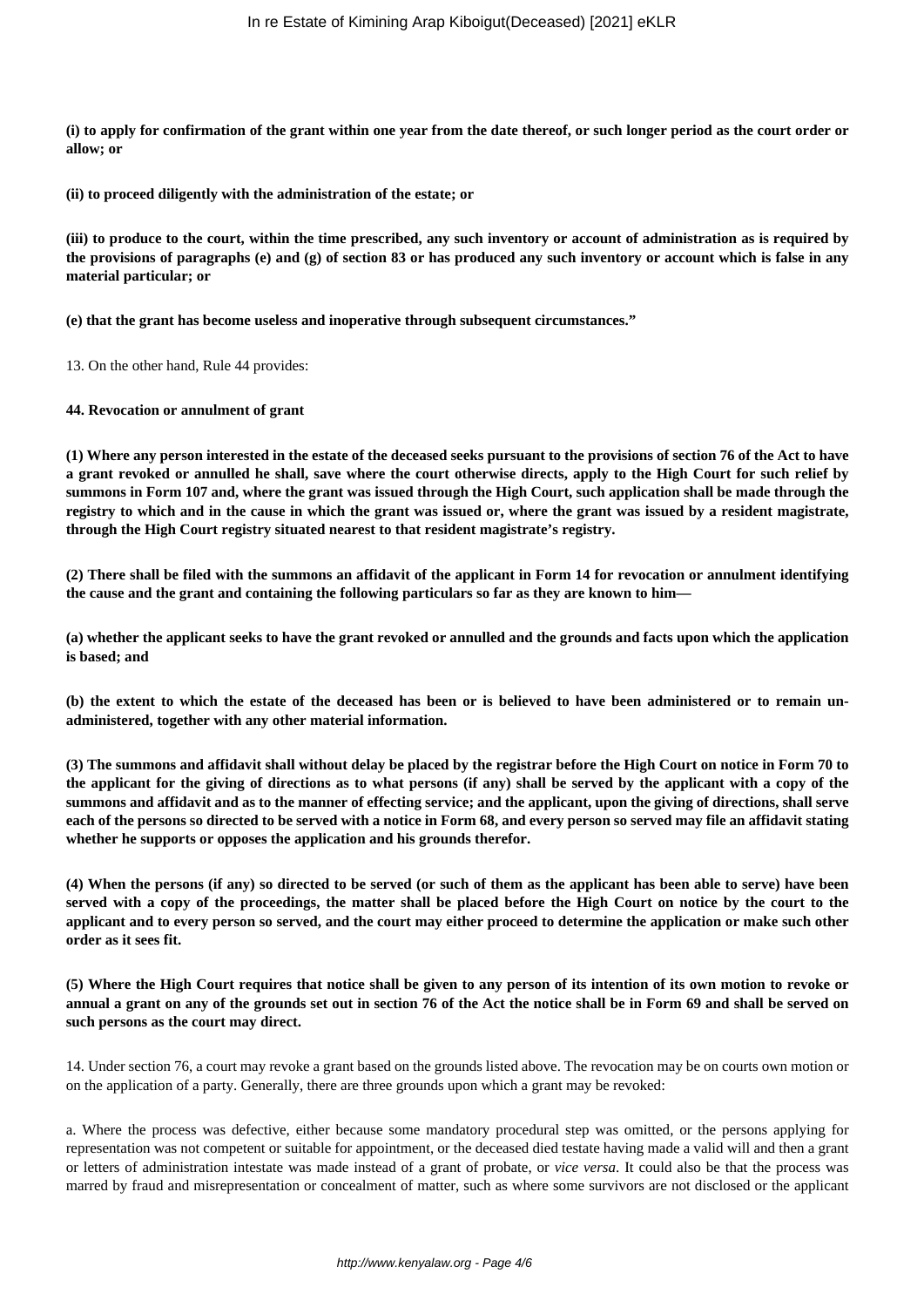lies that he or she is a survivor when he/she is not, among other reasons. The above ground has been used by courts to revoke grant in a litany of cases including *Mwathi v Mwathi & Another 1 EA 229, In the Matter of the Estate of Mwaura Mutungu alias Mwaura Gichingo Mbura alias Mwaura Mbura Nairobi High Court Succession Cause Number 935 of 2003 and Musa v Musa, 2002 1 EA 182*.

b. Where the grant was obtained procedurally, but the administrator, thereafter, got into problems with the exercise of administration, such as where he or she fails to apply for confirmation of grant within the time allowed, or he or she fails to proceed diligently with administration, or fails to render accounts as and when required. For example, *In the Matter of the Estate of Mohamed Musa, Mombasa High Court Succession Cause No.9 of 1997*, the court revoked grant because the administrators had not kept any records of account of their administration.

c. Where the grant has become useless and inoperative following subsequent circumstances, such as where a sole administrator dies leaving behind no administrator to carry on the exercise, or where the sole administrator loses the soundness of his mind for whatever reason or even becomes physically infirm to an extent of being unable to carry out his or her duties as administrator, or the sole administrator is adjudged bankrupt and, therefore, becomes unqualified to hold any office of trust.

15. A court therefore faced with an application for revocation of grant may make such orders as it deems fit and just, given the circumstances of the case. *In the Matter of the Estate of Esther Wanjiru Mucheru (deceased), Nairobi High Court Succession Cause No.1996 of 1999,* the court noted that Section 76 of the Law of Succession Act is discretionary in that it gives the court discretion whether to revoke or annul a grant.

16. Moreover, it is the duty of the applicant to prove that any of the grounds set out under Section 76 has been committed before the court can revoke a grant already issued. *This position was adopted by court in Kennedy Opiche Olela v William Ogida Ochuodho & another [2014] eKLR*.

In the instant case, the application for revocation is predicated on the ground that the respondents fraudulently made false statements and or concealed from court material facts, being, that the applicant/objector had purchased a portion of land from the deceased prior to his death. In this regard, the objectors/applicants have attached a sale agreement marked CWO-6 dated the 2<sup>nd</sup> of May 1989 between the deceased **Kimining Arap Kibuigut** and the Objectors/applicants. The agreement is in relation to the suit property namely *KIMUMU SETTLEMENT SCHEME Plot No. 107*. Moreover, the sale agreement was witnessed by among others **Samwel Kimining**, son to the deceased.

17. The applicant's contention is that the petitioners/respondents were aware of this fact and in fact held several meetings with all purchasers and or persons living on the suit property on the way forward including filing if a succession proceeding in respect of the estate. In fact, the objectors/applicants aver that they agreed together with the petitioners/respondents and other purchasers and people living on the suit property to survey the land so as to establish and demarcate boundaries. To this end, the Objectors/applicants note that they contributed survey fees, succession fees and all other appurtenant costs whereby the land was surveyed and respective portions well marked out on the ground. To buttress this point, the objectors/applicants have attached minutes of a meeting held on the 19<sup>th</sup> of March 2005 between the petitioners/respondents and objectors/applicants and other people wherein it was agreed each person to pay Kshs. 555/= for survey and succession matters.

18. There are also numerous letters from administrative unit including police and district officers indicating that the Objectors/applicants purchased land from the deceased. There is also a letter from the 2nd Petitioner/respondent **Josephat Kiprop** dated the  $23<sup>rd</sup>$  of October 2014 wherein he indicates a willingness to the revocation so as to give the petitioners land they bought from the deceased.

19. The objectors have explained that their attempts to have their interests taken into account failed when their case in ELC Cause No 111 of 2013 was dismissed. I take note of the fact that the case was brought as a claim for adverse possession but the same was dismissed by court. However, in the said judgement, the learned judge pointed out that there was no doubt that the applicants/objectors had purchases their portion of land from the deceased. The particular paragraph states as follows:

**"9. On the basis of the evidence on record, there is no dispute that the applicants purchased the suit properties from the previous owner (now deceased) or his legal representatives on diverse dates between 1989 and 2000. There is no dispute that the applicants took possession of the various portions they had purchased. There was no suggestion that their entry was**